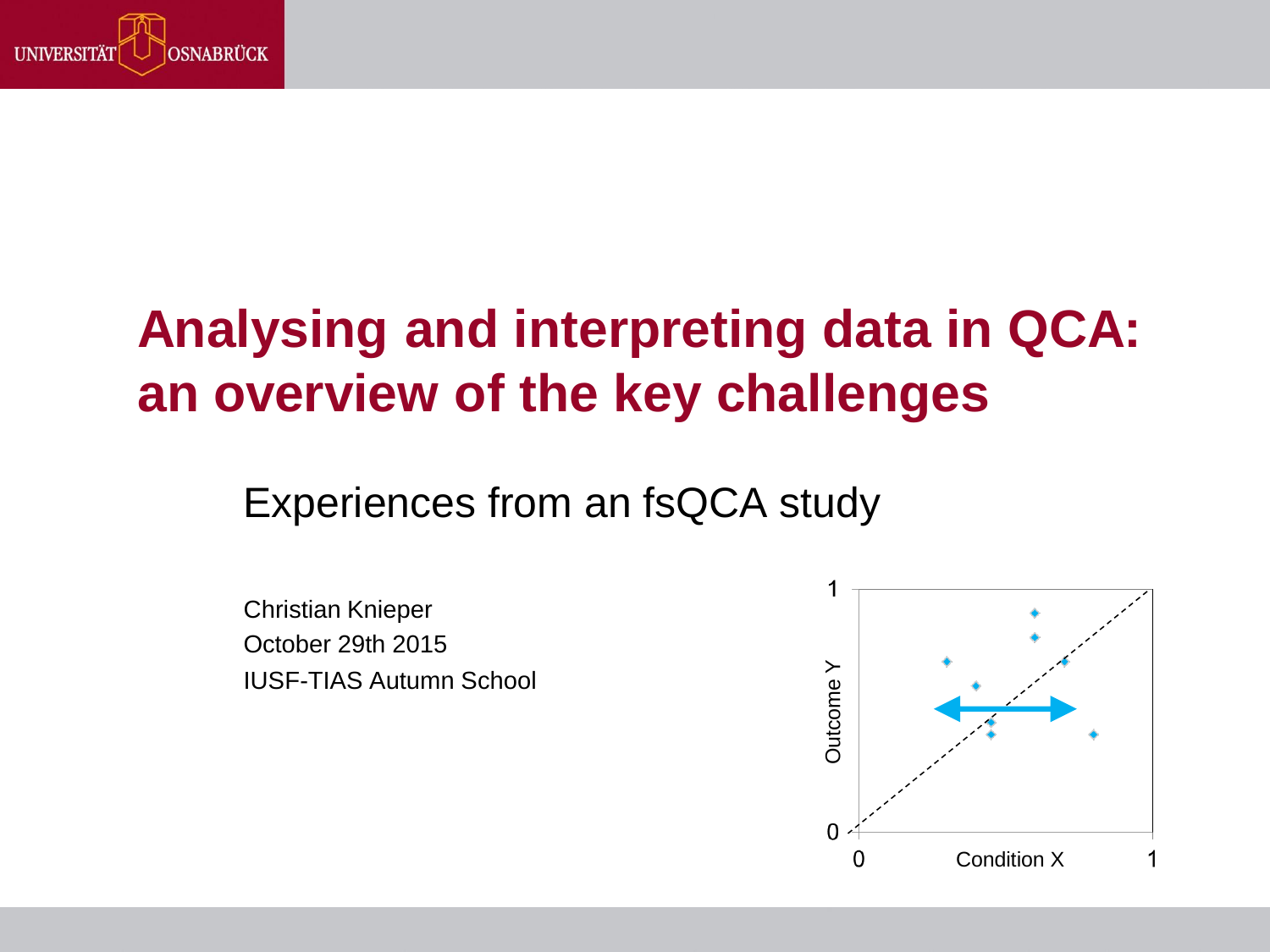

### **Contents**

- **Background**
- **Main Challenge**
- Calibration Rules
- **Aggregation Rules**
- **Consistency Threshold**
- **Example diversity**
- **-** Logical Paradox in fsQCA

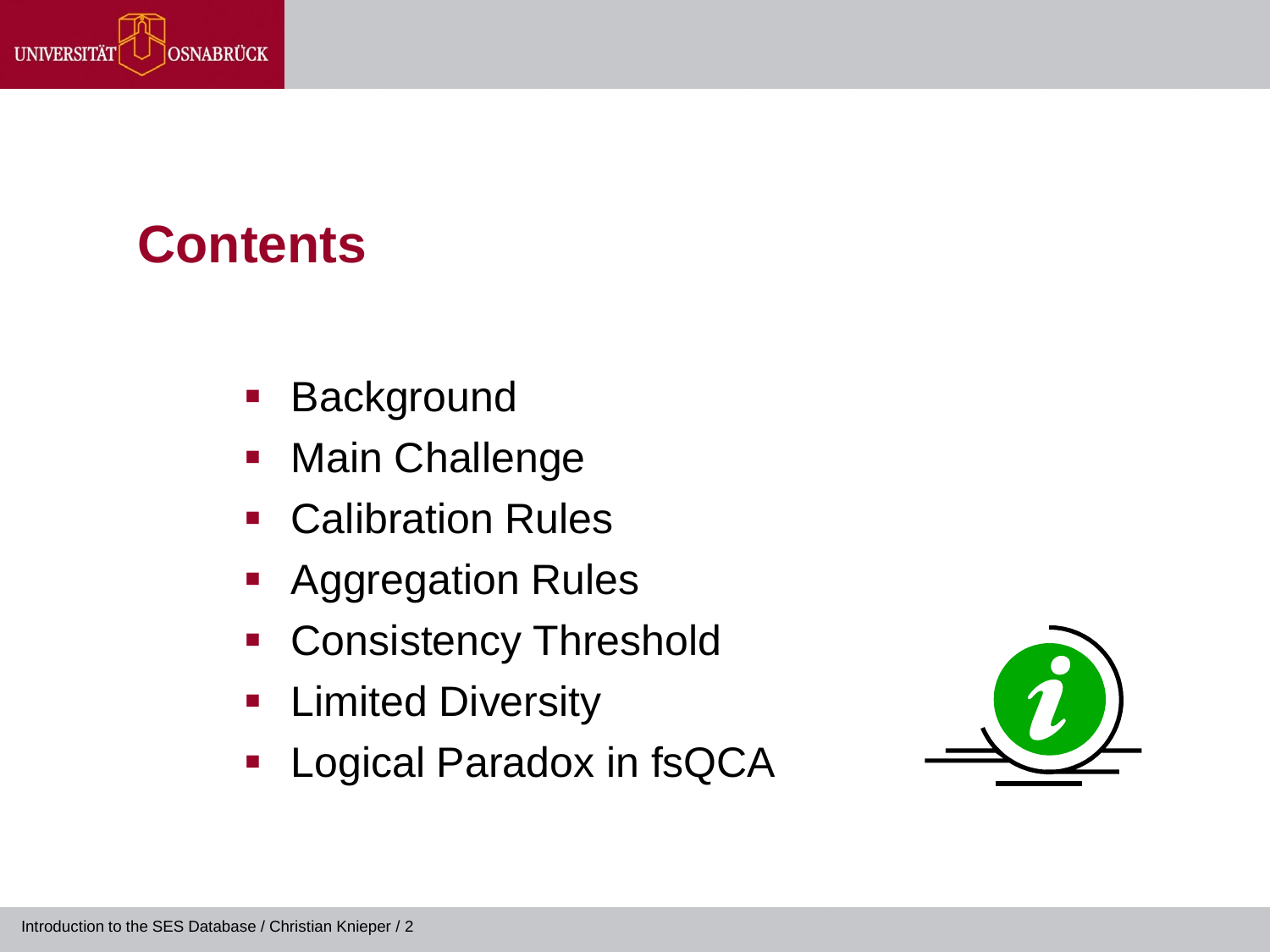

# **Background**

- Challenges experienced in own fsQCA research (Knieper & Pahl-Wostl, submitted):
	- **Analysis of how water governance and management are** related to the environmental state of river basins
	- Based on dataset from Twin2Go study
	- Two related hypotheses, each addressed with fsQCA

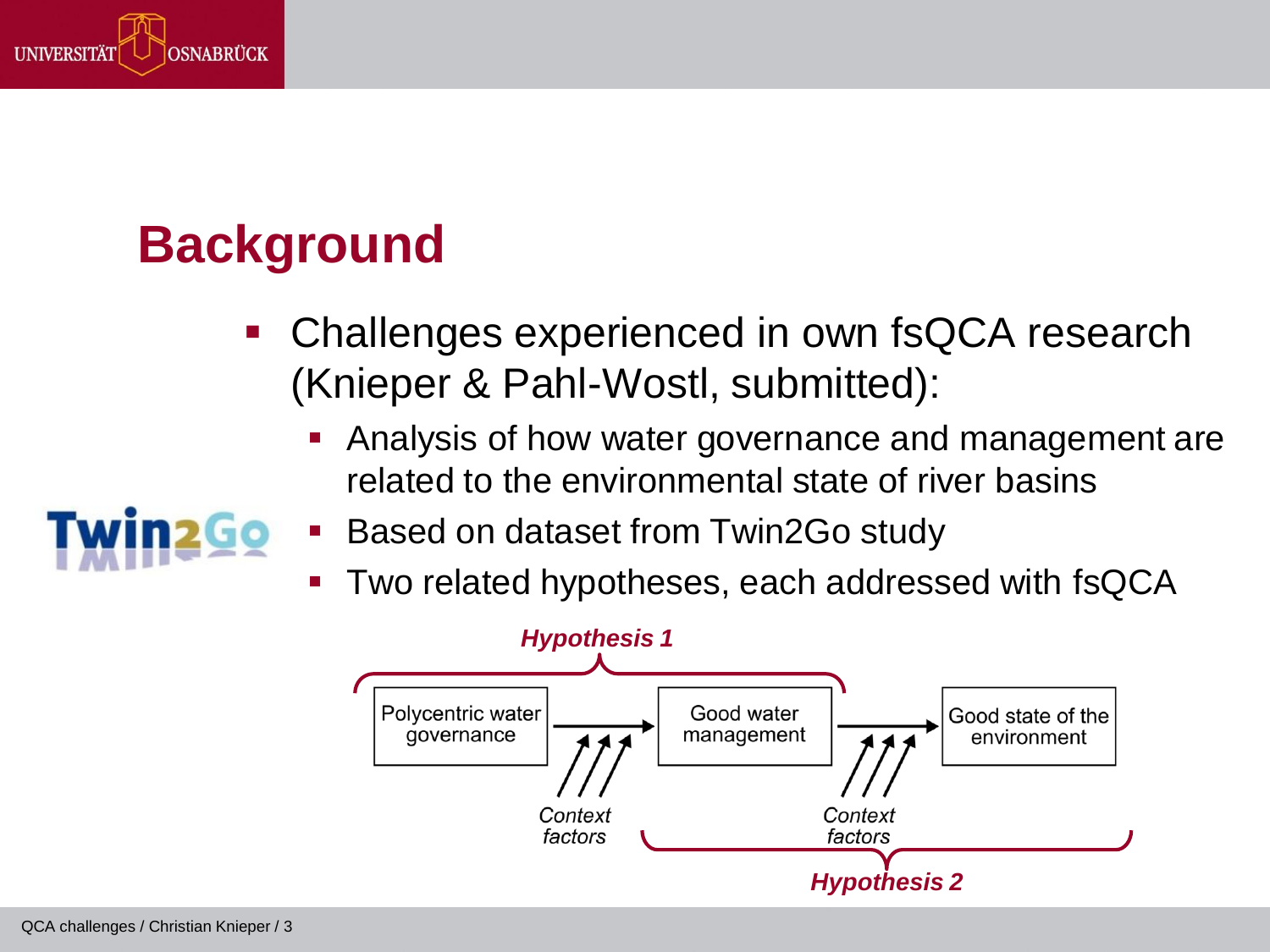

# **Main Challenge**

- Main challenge encountered: High number of **choices** with impacts on results, e.g. regarding
	- Calibration rules
	- Aggregation rules (in case of composed conditions)
	- Consistency threshold
	- Limited diversity, types of solution formulas
- No "perfect" solution to all issues

*Transparent documentation of the whole QCA process required!*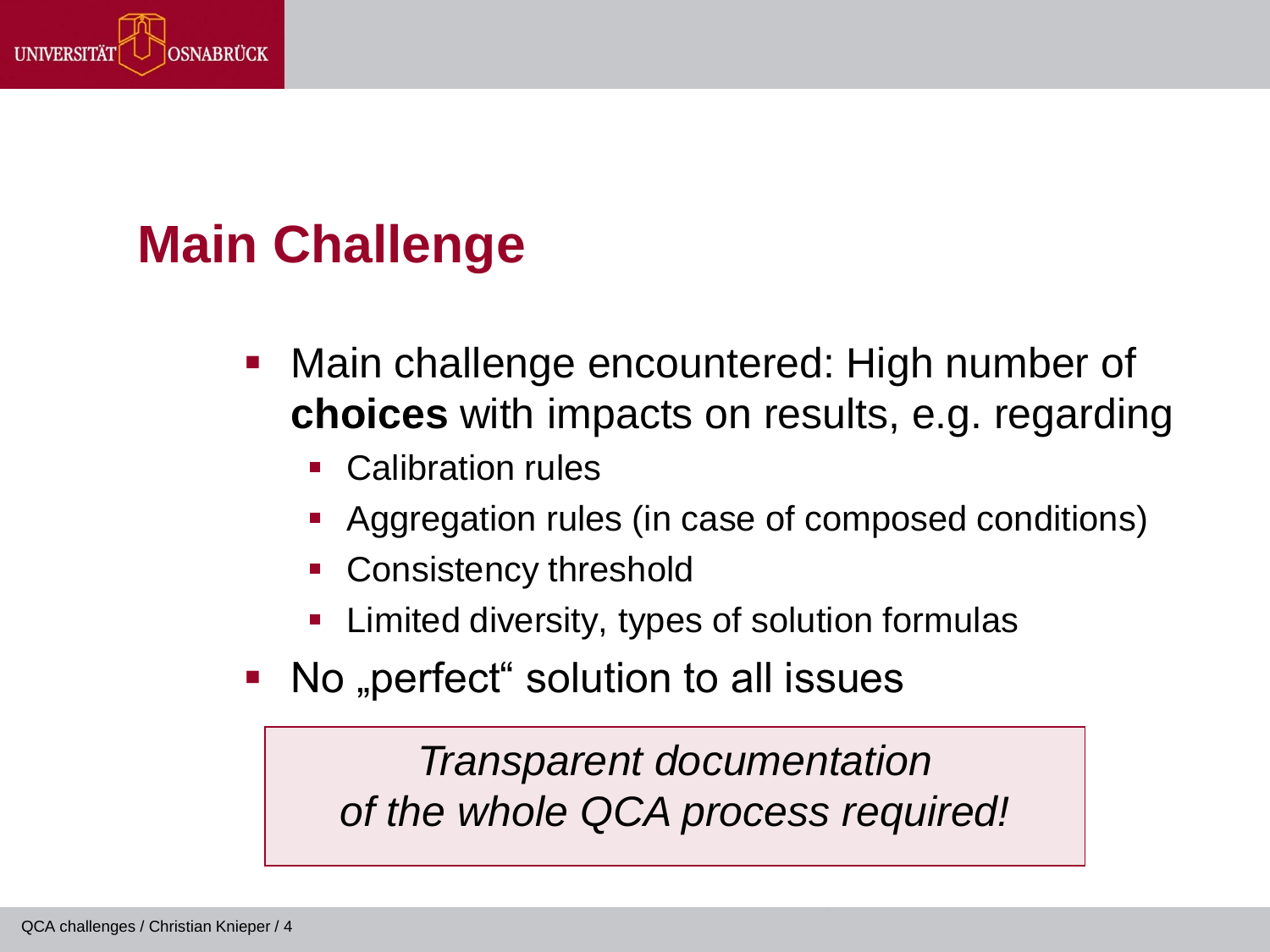

#### **Calibration Rules**

- **Data must fit a range from 0 to 1**
- **Data transformation through mathematical** functions or classification rules
	- **Reflects personal judgements of the researcher**

|                         | <b>Calibration Rules</b>                                                                                         |       |
|-------------------------|------------------------------------------------------------------------------------------------------------------|-------|
| Indicator               | Original score [Some answer options have been simplified here. See Pahl-Wostl and Lebel (2010, updated 2011) for | fsQCA |
|                         | the original answer options.]                                                                                    | value |
| Integration of domestic | A: One single piece of legislation exists to coordinate/integrate the water-related framework                    |       |
| water legislation       | B: A single piece of legislation does not exist, but is under formation                                          |       |
|                         | C: A single piece of legislation does not exist                                                                  | υ     |
| Distribution of func-   | A: Functions, responsibilities and authority are allocated to various administrative levels                      |       |
| tions, responsibilities | B: Functions and responsibilities are distributed, but no authority                                              | 0.3   |
| and authority           | C: Legislation only at one level, no distribution at all                                                         | 0     |
| Vertical coordination   | A: Cooperation and clear allocation of tasks                                                                     |       |
| between governance      | B: Clear allocation of tasks, and coordination                                                                   | 0.8   |
| authorities             | C: Task overlap, but coordination                                                                                | 0.4   |
|                         | D: Clear allocation of tasks, but no coordination                                                                | 0.2   |
|                         | E: No coordination, much overlap                                                                                 | 0     |
|                         |                                                                                                                  |       |

Modified from Knieper & Pahl-Wostl (submitted)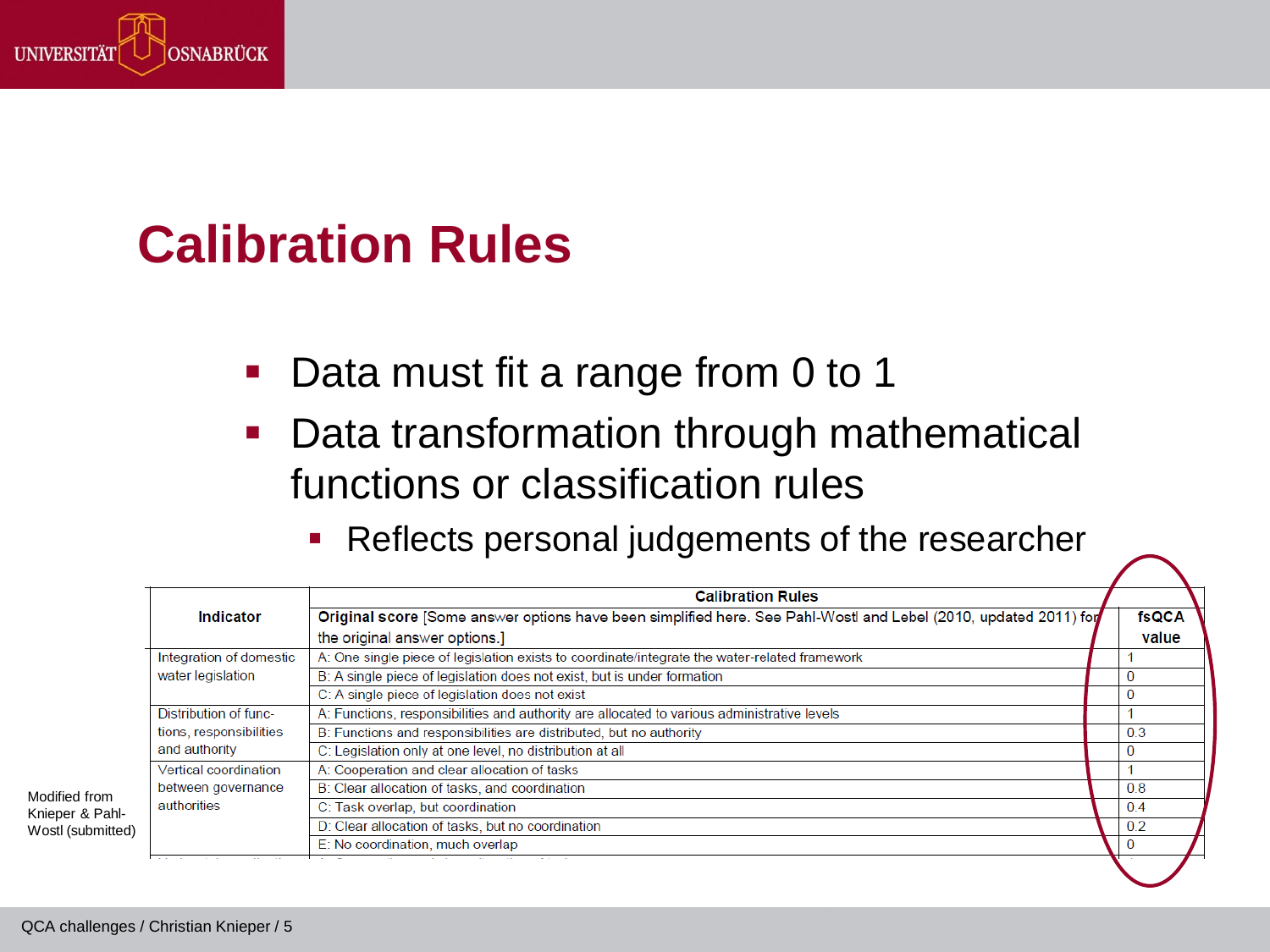

#### **Calibration Rules**

**Low (high) values of a condition X favour the** detection of sufficiency (necessity) for an outcome Y

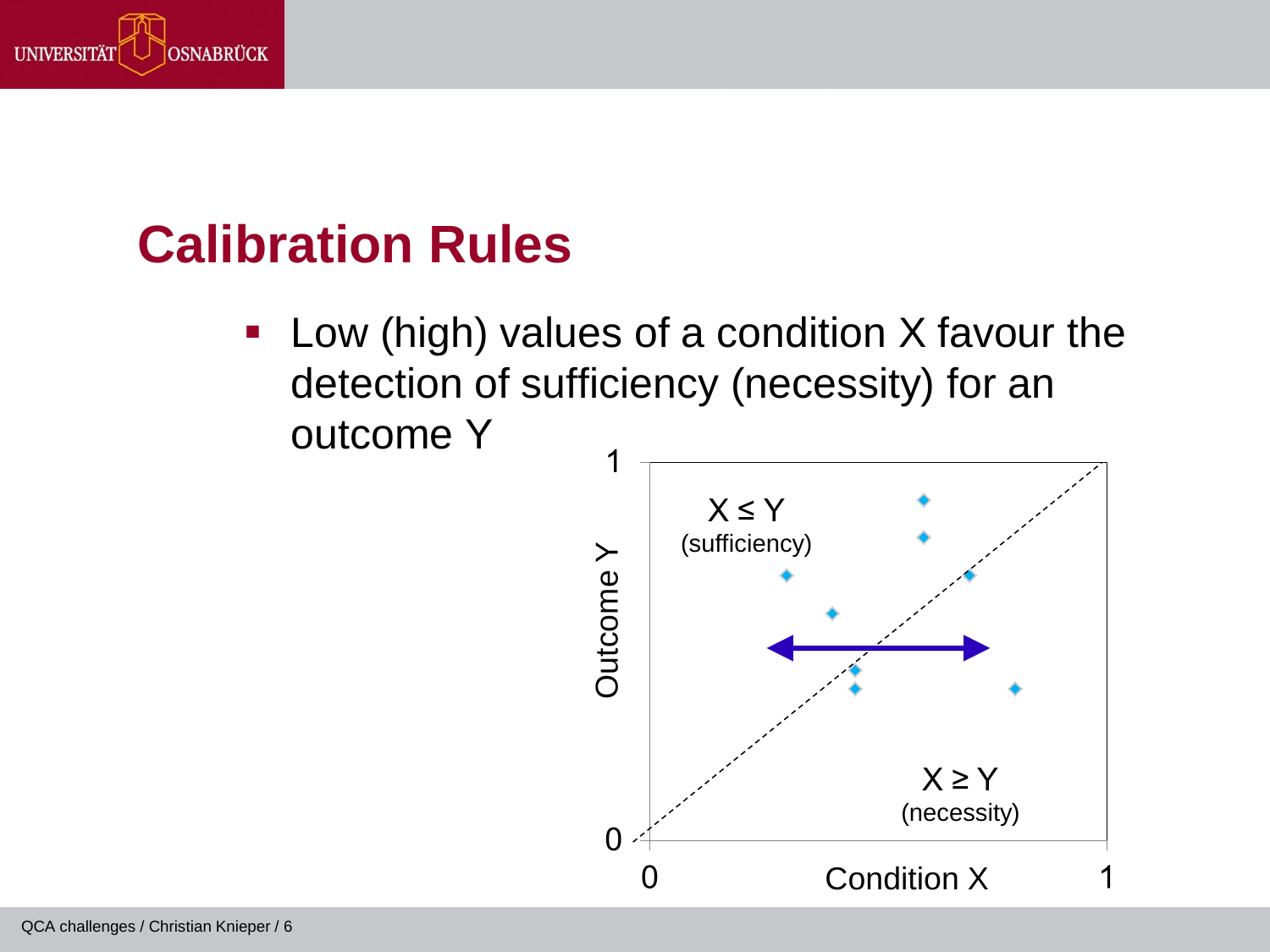

#### **Aggregation Rules**



QCA challenges / Christian Knieper / 7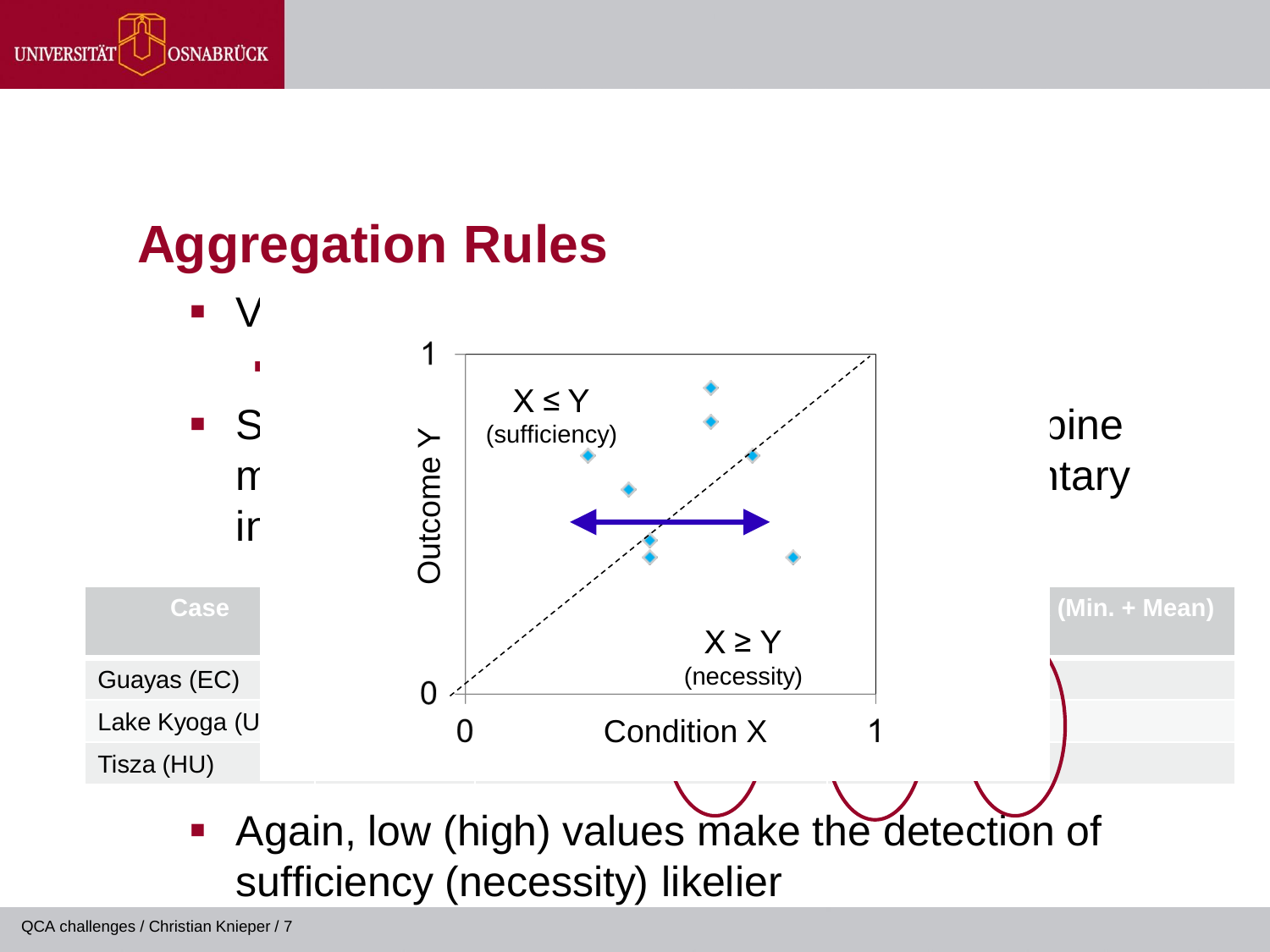

# **Consistency Threshold**

- **Threshold determines which configurations are** included in Boolean minimisation
- (Non-)inclusion of a configuration changes solution term:



- **Recommendations** 
	- *Necessity:* High threshold of 0.9 (Skaaning, 2011)
	- *Sufficiency:* Never below 0.75 (Schneider & Wagemann, 2007). Common threshold of 0.8 or higher (Ragin, 2009)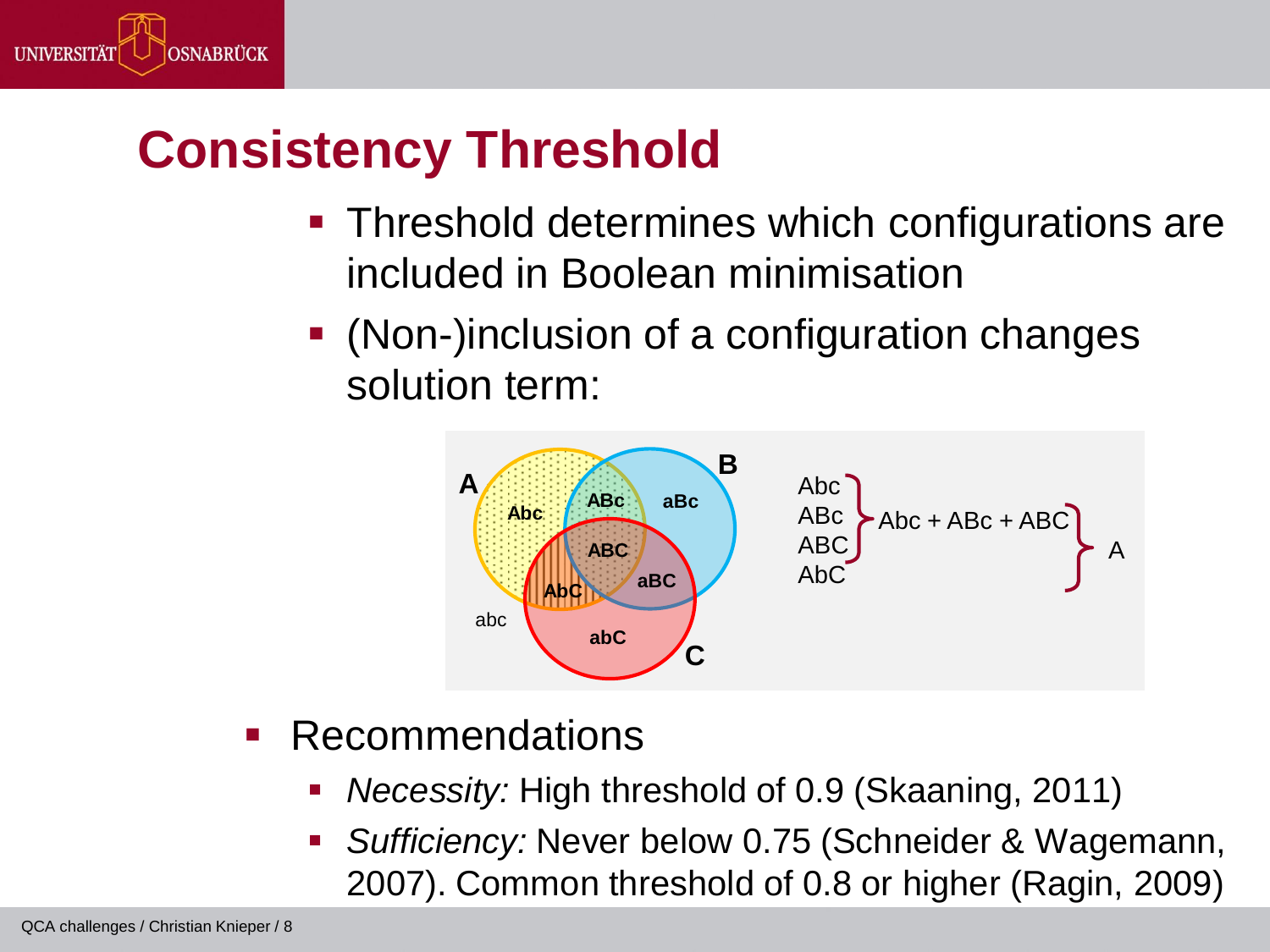

### **Limited Diversity**

- Logical remainder: Configuration not represented by cases => How to determine Outcome?
	- **Cancel 1** cases have membership of 0
	- fsQCA: all cases have membership below 0.5

| <b>HYDRO</b>            | <b>USE</b>   | <b>MNGT</b>  | <b>Number</b><br>of cases | <b>Outcome</b><br><b>ENV</b> |  |
|-------------------------|--------------|--------------|---------------------------|------------------------------|--|
| 0                       |              | 0            | 3                         |                              |  |
|                         |              | $\mathbf{0}$ | 5                         |                              |  |
|                         | $\mathbf{0}$ | $\bf{0}$     | 4                         | $\Omega$                     |  |
|                         | 0            |              | 7                         | 0                            |  |
| 0                       |              |              | 0                         |                              |  |
|                         |              |              | $\bf{0}$                  |                              |  |
| $\overline{\mathbf{U}}$ | υ            |              | 3                         | Ū                            |  |
| 0                       | 0            | 0            | o                         | $\Omega$                     |  |

Truth table for the model ENV = f(HYDRO, USE, MNGT).

Modified from Knieper & Pahl-Wostl (submitted)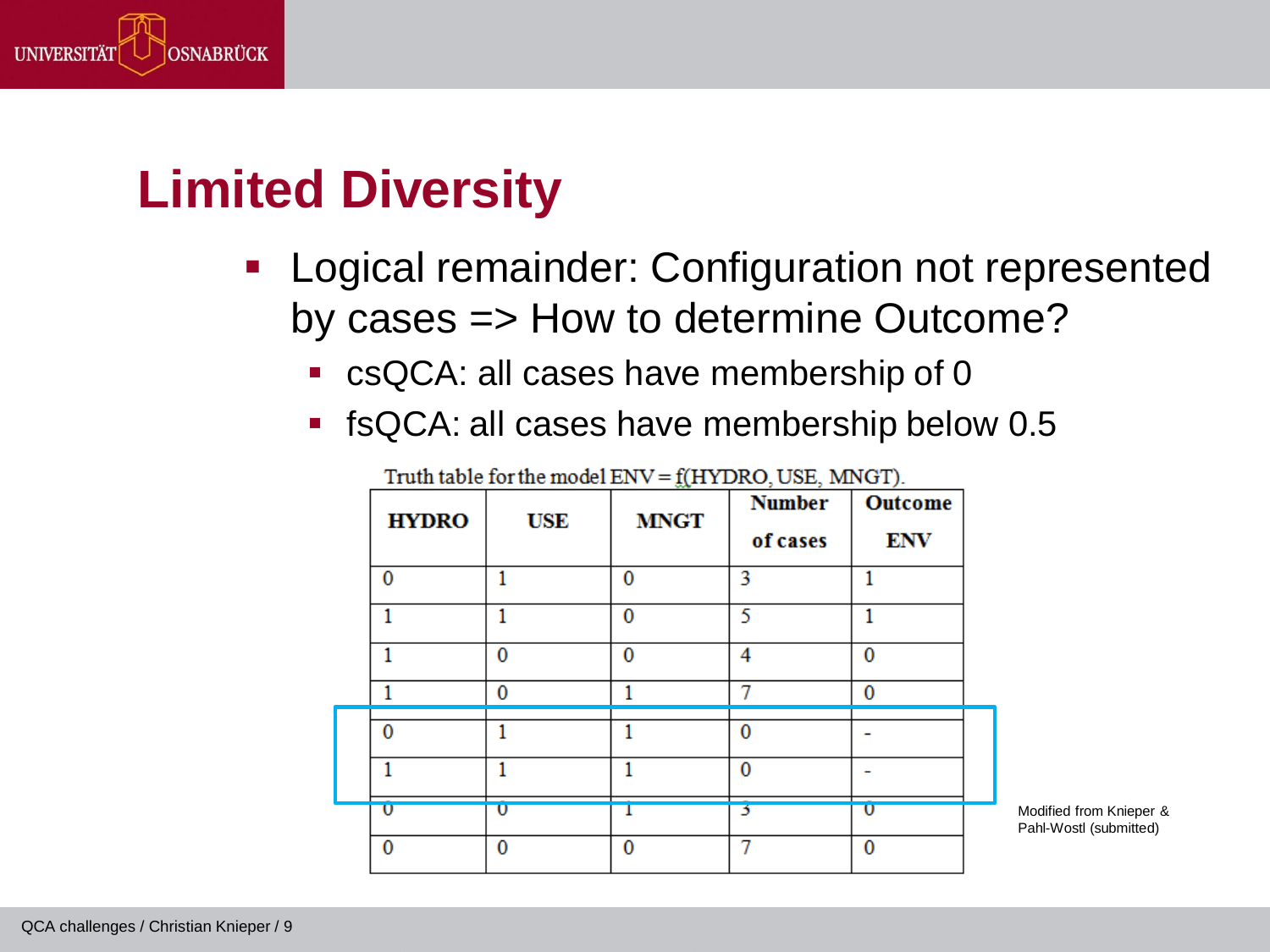

# **Limited Diversity - Possible Solutions**

- **Reduce limited diversity** 
	- **•** reduce no. of conditions, redefine conditions, add cases
- Determine missing outcomes despite lim. diversity
	- *Parsimonious solution* or *intermediate solution*
	- **finally** fsQCA: consider consistency values

| <b>HYDRO</b> | USE          | <b>MNGT</b>  | <b>Number</b><br>of cases | Outcome<br><b>ENV</b> | Consistency  |                                                   |
|--------------|--------------|--------------|---------------------------|-----------------------|--------------|---------------------------------------------------|
| $\bf{0}$     |              | $\bf{0}$     | 3                         |                       | 0.924        |                                                   |
|              |              | $\bf{0}$     | 5                         |                       | 0.907        |                                                   |
|              | $\bf{0}$     | $\mathbf{0}$ | 4                         | $\Omega$              | 0.896        |                                                   |
|              | $\bf{0}$     |              | π                         | $\Omega$              | 0.887        |                                                   |
| $\bf{0}$     |              |              | $\bf{0}$                  |                       | 0.908        |                                                   |
|              |              |              | $\Omega$                  |                       | 0.936        |                                                   |
| $\mathbf{U}$ | $\mathbf{U}$ | ı            | د                         | $\mathbf{U}$          | <b>U.8U5</b> |                                                   |
| $\bf{0}$     | $\bf{0}$     | $\bf{0}$     | π                         | $\bf{0}$              | 0.708        | Modified from Knieper &<br>Pahl-Wostl (submitted) |
|              |              |              |                           |                       |              |                                                   |

QCA challenges / Christian Knieper / 10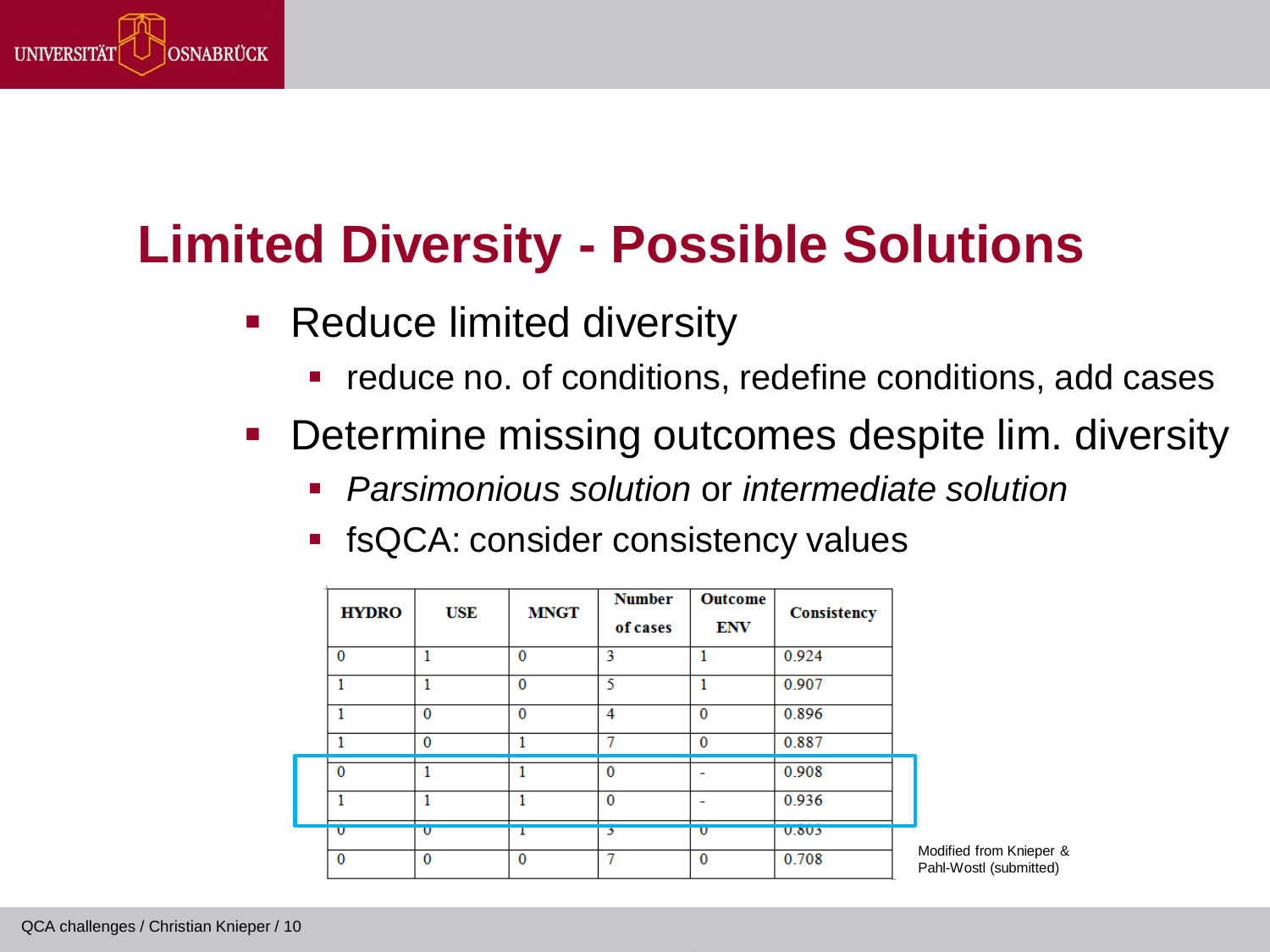

## **Logical Paradox in fsQCA**

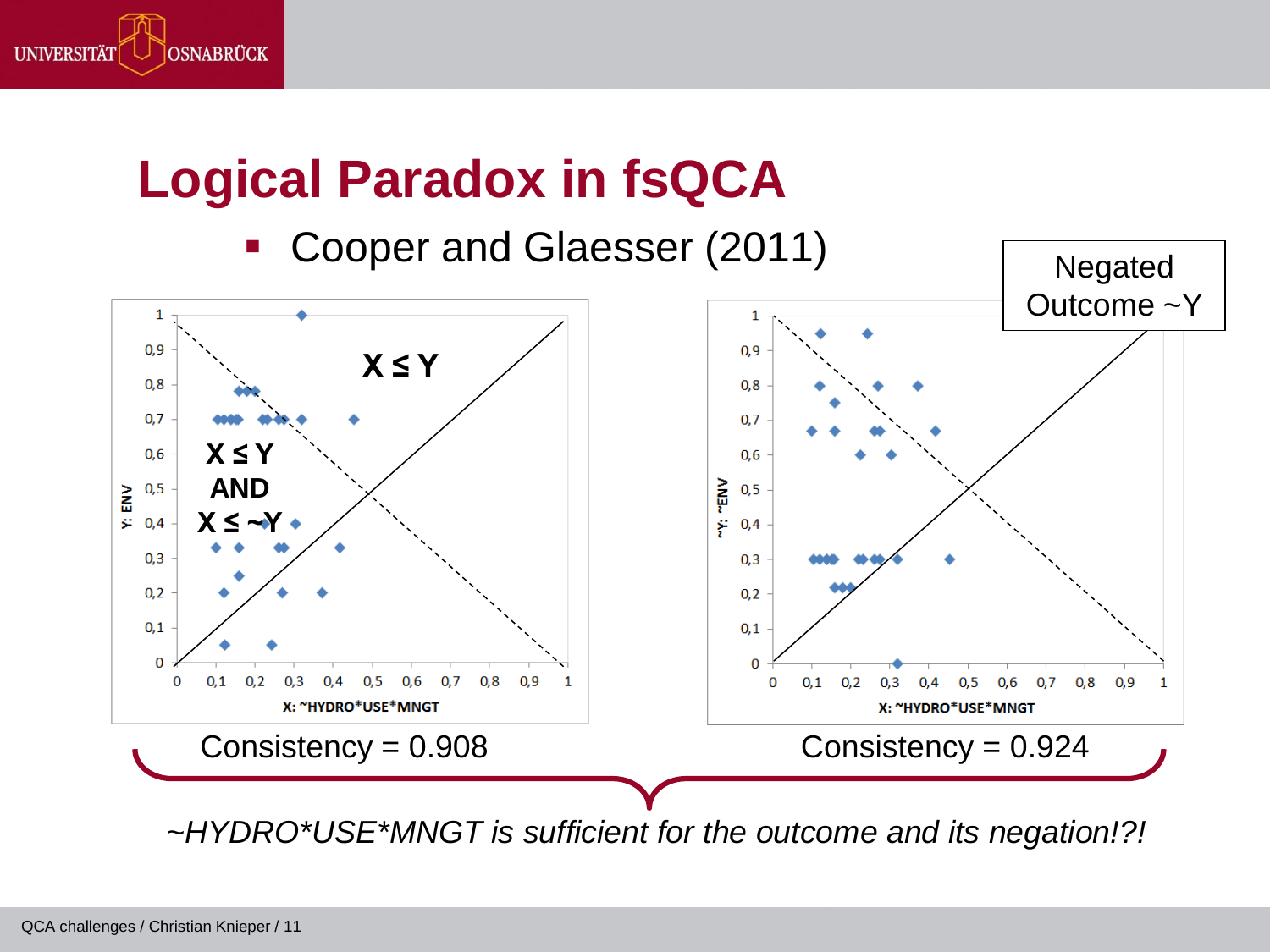

# **Logical Paradox – PRI Consistency**

**Schneider & Wagemann (2012) suggest applying** the Proportional Reduction of Inconsistency (PRI) consistency

| <b>HYDRO</b> | <b>USE</b>              | <b>MNGT</b> | <b>Number</b><br>of cases | Outcome<br><b>ENV</b>    | Consistency  | <b>PRI</b><br>Consistency |
|--------------|-------------------------|-------------|---------------------------|--------------------------|--------------|---------------------------|
| $\bf{0}$     |                         | $\bf{0}$    | 3                         |                          | 0.924        | 0.773                     |
| 1            |                         | $\bf{0}$    | 5                         |                          | 0.907        | 0.712                     |
| 1            | $\bf{0}$                | $\bf{0}$    | 4                         | $\bf{0}$                 | 0.896        | 0.685                     |
| 1            | 0                       |             | 7                         | $\bf{0}$                 | 0.887        | 0.634                     |
| $\bf{0}$     |                         |             | $\Omega$                  | $\overline{\phantom{a}}$ | 0.908        | 0.454                     |
| 1            |                         |             | $\Omega$                  | ٠                        | 0.936        | 0.384                     |
| $\mathbf{U}$ | $\overline{\mathbf{U}}$ |             | ٥                         | $\overline{\mathbf{u}}$  | <b>U.8U5</b> | 0.212                     |
| 0            | $\bf{0}$                | 0           | π                         | $\bf{0}$                 | 0.708        | 0.268                     |

fied from Knieper & Wostl (submitted)

■ PRI rarely applied, no common threshold so far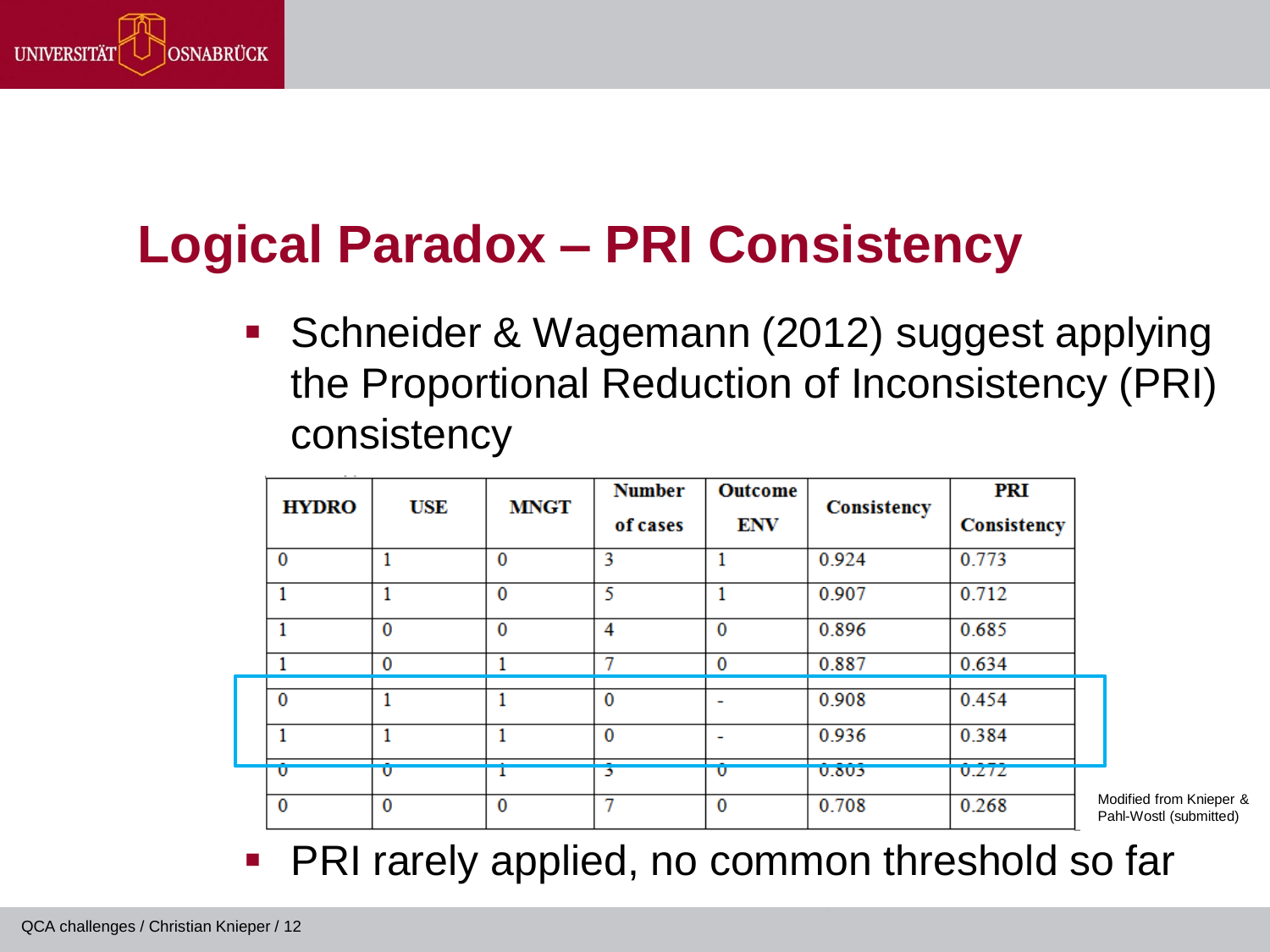

## **References**

- Knieper, C. and Pahl-Wostl, C. Submitted. A Comparative Analysis of Water Governance, Water Management, and Environmental Performance in River Basins. Submitted to Water Resources Management.
- Langhans SD, Reichert P, Schuwirth N (2014) The method matters: A guide for indicator aggregation in ecological assessments. Ecological Indicators 45:494-507.
- Ragin CC (2009) Qualitative Comparative Analysis Using Fuzzy Sets (fsQCA). In: Rihoux B, Ragin CC (eds.) Configurational Comparative Methods. Qualitative Comparative Analysis (QCA) and Related Techniques. SAGE Publications, Thousand Oaks, pp. 87-121
- Schneider, S. und Wagemann, C. 2007. Qualitative Comparative Analysis (QCA). Ein Lehrbuch für Anwender und alle, die es werden wollen. Verlag Barbara Budrich, Opladen & Farmington Hills.
- Skaaning SE (2011) Assessing the Robustness of Crisp-set and Fuzzy-set QCA Results. Sociological Methods & Research 40(2):391-408.